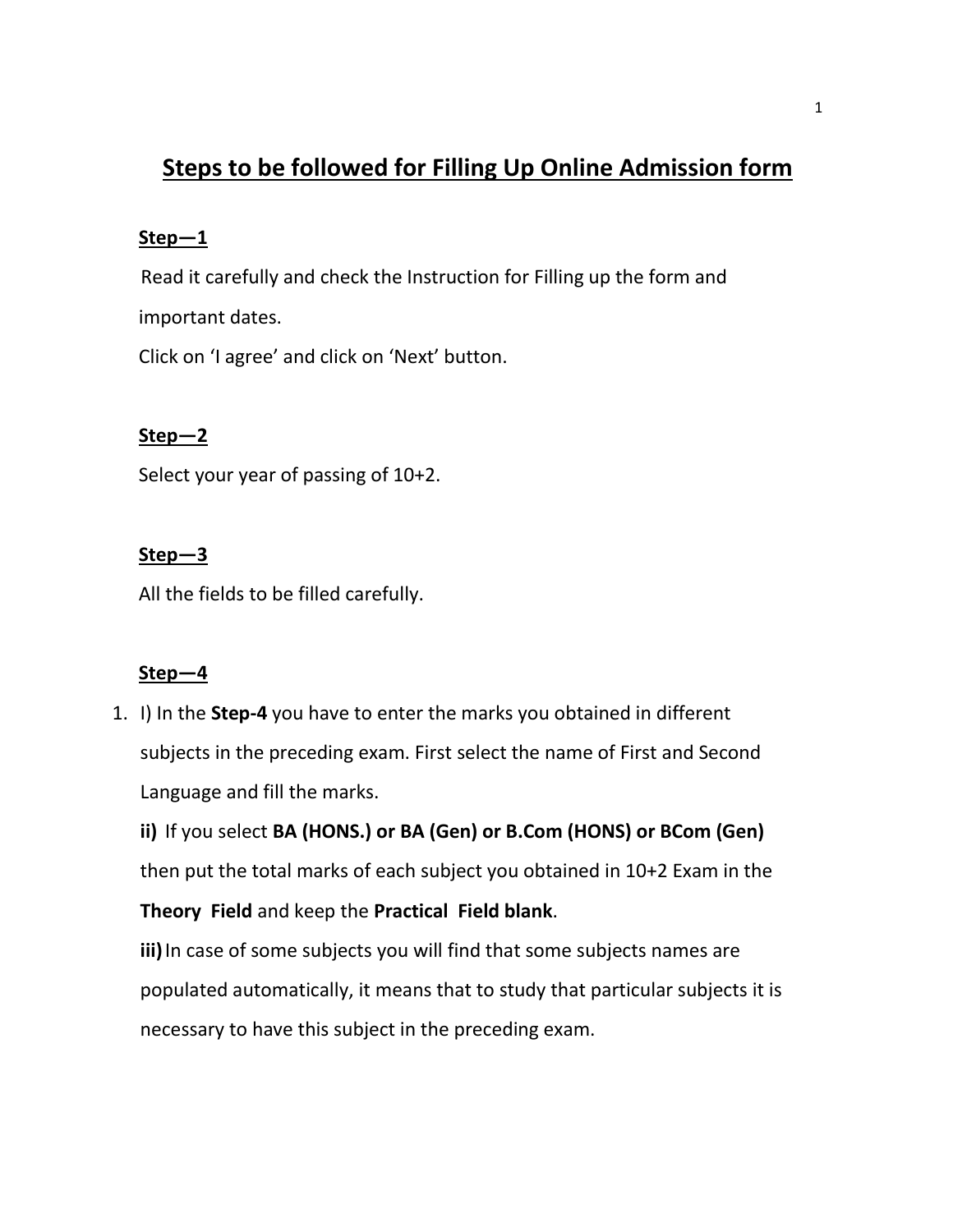#### **For Example**:

**Case**-I: if you select 'Physics' as your preferred Hons. Subject then 'Mathematics' will be one of the subjects you have to pass. In this case 'Mathematics' will come in one field and you have to enter the marks of mathematics there only.

**Case**-**II**: If you select 'Zoology' as your preferred Hons. Subject then Chemistry will be one of the subjects you have to both in 'Theory' and 'Practical'. In this case 'Chemistry' will come in one field and enter both Theory and Practical Marks in the specified fields.

**iv) Full Marks for all subjects is 100**. In case of some boards full marks for subjects is 200. In that case it should be calculated out of 100.

**For Example**: Any one scored 80 in English out of 200. In case of entry it will be 40 out of 100.

- 2. Do not enter the marks of **Environmental Studies** in any other field except the field specified for it. If you enter the Marks of Environmental Studies in any field other than specific field your form will be rejected immediately.
- 3. **Please take utmost care in case of entering the Marks obtained in different Subjects because any wrong entry will cause cancellation of your candidature during the time of Verification even you have been selected as per Merit List.**

#### **Step—5**

- In case of selecting the General Subjects follow the instruction given there.
- Once application submitted subjects cannot be changed in any circumstances. So in case of selecting subjects take utmost care.